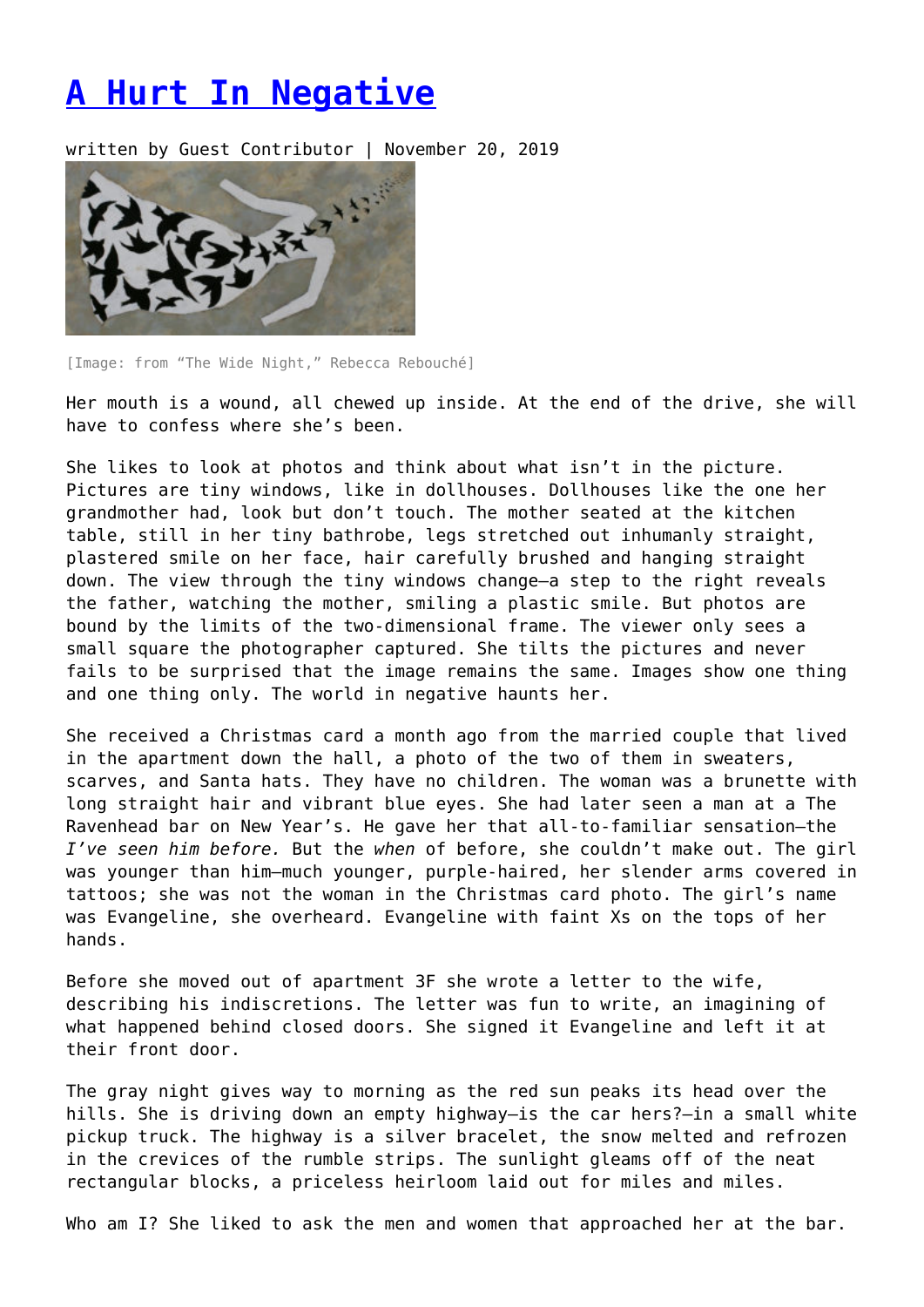Not because she knew and wanted them to guess, but because she was genuinely interested.

"What's your name?" They asked.

"Guess."

She chose a name from the list they recited. Some of them she rather liked. She had been an artist—a painter, working primarily in the beauty and mysteries of the nude human form. The woman named her Alice and asked to pose as a subject. Alice liked clove cigarettes and Sapphire Gin. Sapphire Gin tasted like Christmas trees. It was her favorite drink.

She had been Jade, a sex worker on her night off. From the man who named her Jade, she took \$50 that was in his wallet before the sun came up.

She had been Evangeline, a girl barely old enough to ask for drinks in a bar. A girl who liked much older men. A girl who satisfied a convoluted desire left empty from wives who would not give them a daughter. Daughters who did not have to ask for drinks at the bar but were handed them.

Each of them, she suspected, felt sorry for her. They gave her all manner of gifts they thought she would like. The truck is filled with them. A gift-shop mood ring, a tiny acorn paperweight, a bookmark an epigraph about daughters with a shamrock trapped inside, a bottle of peach schnapps, money, a book about clouds, a set of shading pencils, lingerie, a pack of clove cigarettes, a pocket-sized journal, a t-shirt from the show of a band she claimed to love, but actually had never heard of.

She sat with this box of things and went through it all. Are any of these things mine? She lit a clove cigarette. Did she like it? She liked the tshirt—it was too big for her, and comfortable. She liked how she felt when she wore it, like she belonged somewhere. But the name of the band emblazoned on the front rang no bells, brought no memory of happiness. The ring didn't fit any of her fingers.

And then there were pictures. She had an old camera that spat out each picture. She took pictures of others and had them each take a picture of her. She threw the others away, but the pictures of her were proof that she existed. Every once in a while, she would take out the photos of herself and lay them out end to end across her apartment floor. She searched for a change. A change in the many photographs, she thought, would have more to reveal than any single one. In any single photo, the girl she was didn't matter. But if there was a change, she couldn't see it.

The night left her with tears. Tearing, she threw the photos around the room. The next morning, she picked them up and put them carefully back into the box.

It's in the seat next to her now, as if the items inside would help her explain herself. Maybe they wouldn't care where she'd been. She had a hard time imagining her homecoming going well. Homecoming wouldn't really be homecoming; home had never been home. He was dead, and that was the only